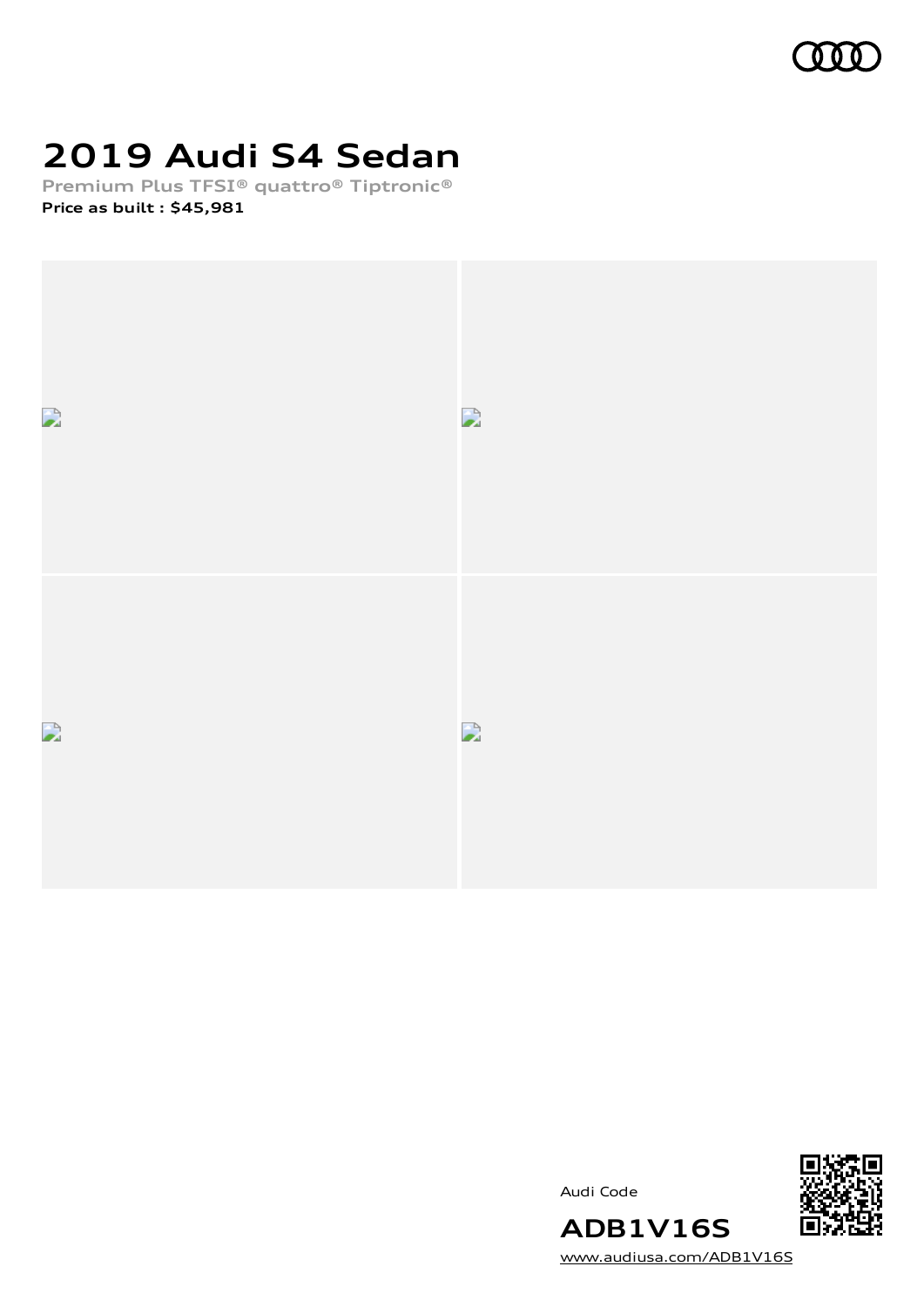### **Summary**

### **Audi 2019 Audi S4 Sedan**

Premium Plus TFSI® quattro® Tiptronic®

**Price as buil[t](#page-8-0)** \$45,981

#### **Exterior colour**

Mythos Black metallic

#### $\overline{\phantom{a}}$

#### **Further Information**

|                 | N٥           |
|-----------------|--------------|
| Mileage         | 32,911 miles |
| Type of vehicle | Used car     |

**Warranty**

#### **Interior colour**

| Seats     | Black with Rock Gray stitching |
|-----------|--------------------------------|
| Dashboard | Black                          |
| Carpet    | Black                          |
| Headliner | Black                          |

#### **Audi Code** ADB1V16S

**Your configuration on www.audiusa.com**

[www.audiusa.com/ADB1V16S](https://www.audiusa.com/ADB1V16S)

**Commission number** 574ad5dc0a0e0971237a

#### **Technical Specifications**

| Engine type                  | Six-cylinder                                     |
|------------------------------|--------------------------------------------------|
| stroke                       | Displacement/Bore and 2,995/84.5 x 89.0 cc/mm    |
| Torque                       | 369 lb-ft@rpm                                    |
| Top track speed              | 155 mph or 130 mph with all-<br>season tires mph |
| Acceleration (0 - 60<br>mph) | 4 4 seconds seconds                              |
| Recommended fuel             | Premium                                          |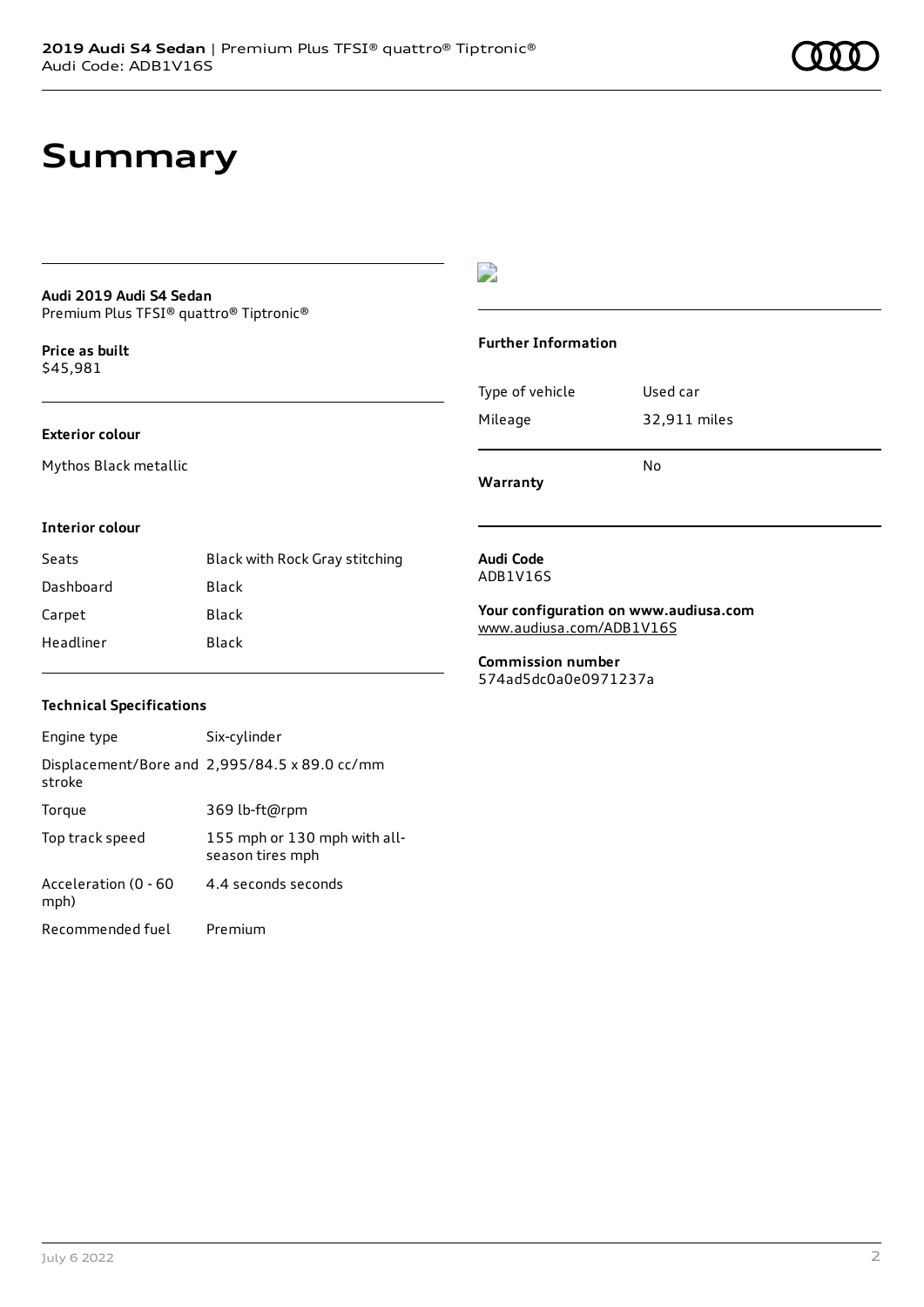

# **Standard features**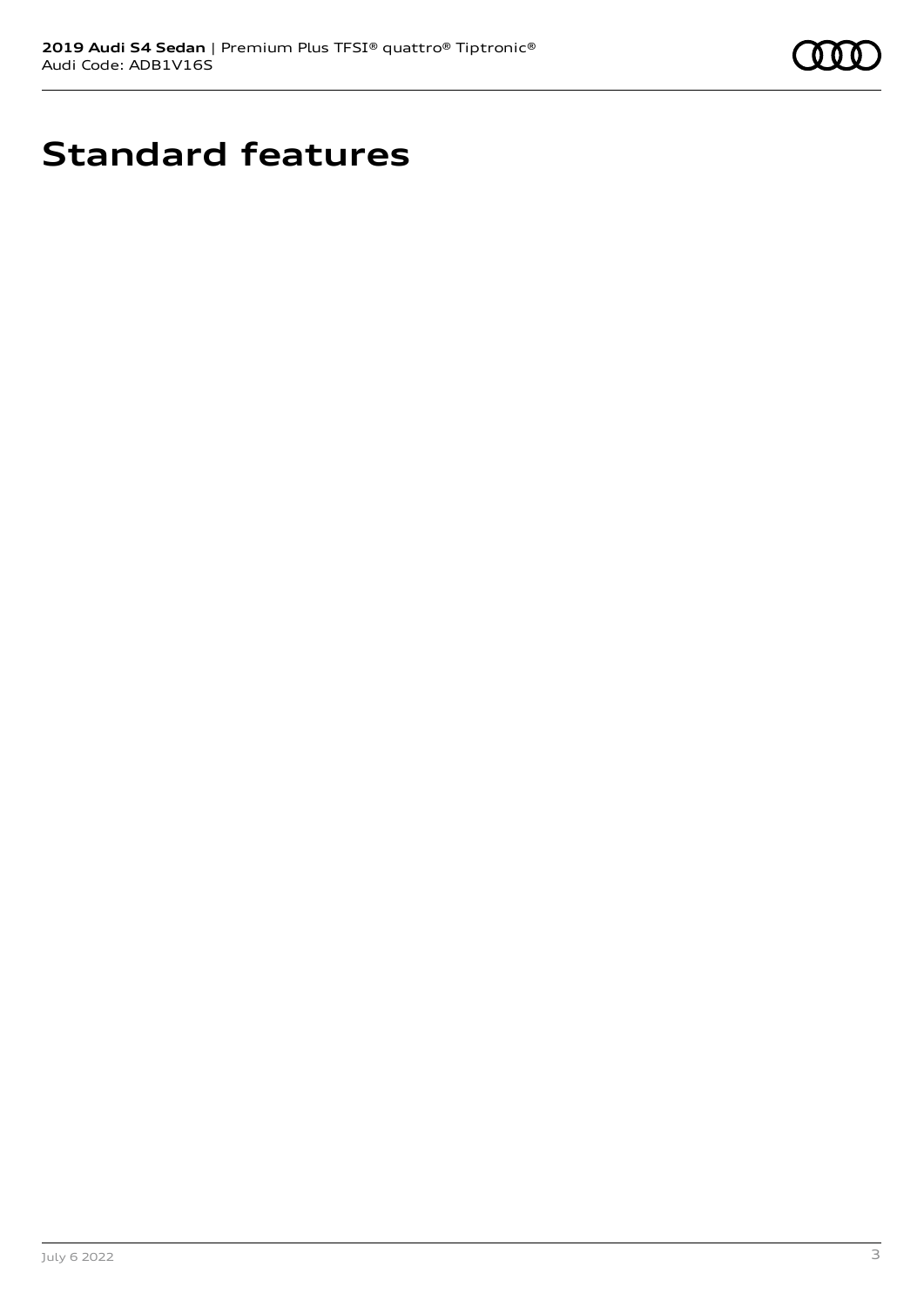### **Dealer remarks**

You won't want to miss this excellent value!

A great car and a great value! Turbocharger technology provides forced air induction, enhancing performance while preserving fuel economy. This 4 door, 5 passenger sedan still has less than 35,000 miles! Audi prioritized practicality, efficiency, and style by including: delay-off headlights, a power seat, and 1-touch window functionality. Under the hood you'll find a 6 cylinder engine with more than 300 horsepower, and for added security, dynamic Stability Control supplements the drivetrain.

We have a skilled and knowledgeable sales staff with many years of experience satisfying our customers needs. We'd be happy to answer any questions that you may have. Stop in and take a test drive!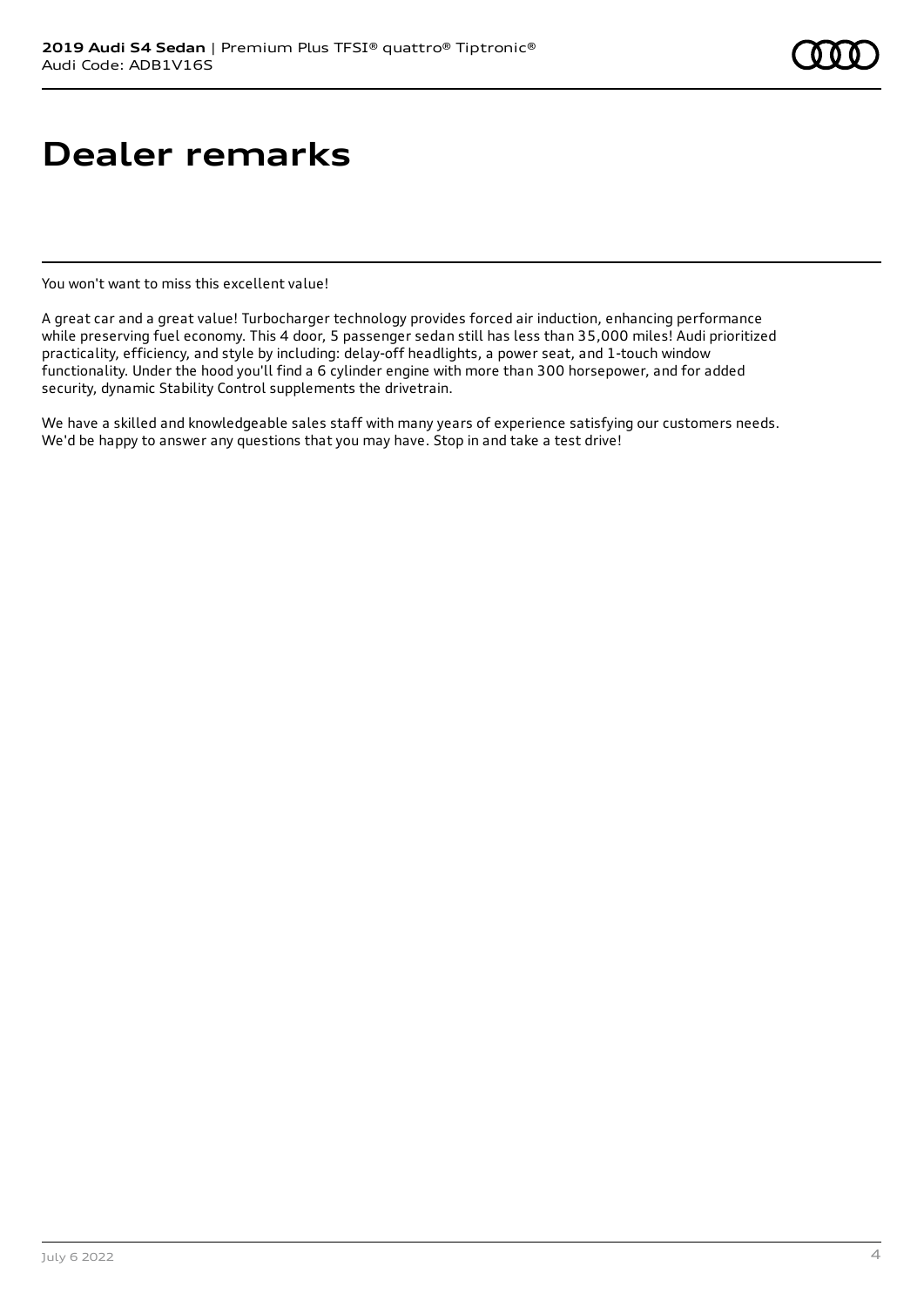### **Technical Specifications**

### Engine type Six-cylinder

**Engineering | Performance**

| Acceleration (0 - 60<br>mph) | 4.4 seconds seconds                              |
|------------------------------|--------------------------------------------------|
| Engine block                 | Aluminum-alloy                                   |
| Displacement                 | 3.01                                             |
| Cylinder head                | Aluminum-alloy                                   |
| Max. output ps/hp            | 349 @ rpm                                        |
| stroke                       | Displacement/Bore and 2,995/84.5 x 89.0 cc/mm    |
| Top track speed              | 155 mph or 130 mph with all-<br>season tires mph |
| Torque                       | 369 lb-ft@rpm                                    |
| Valvetrain                   | 16-valve DOHC with valve lift<br>system          |

#### **Transmission | Drivetrain**

| Gear ratios: 8th                  | 0.667:1                                                                                                   |
|-----------------------------------|-----------------------------------------------------------------------------------------------------------|
| Gear ratios: 6th                  | 1.000:1                                                                                                   |
| Gear ratios: 7th                  | 0.839:1                                                                                                   |
| Gear ratios: Reverse              | 3.317:1                                                                                                   |
| Gear ratios: Final Drive 2.848: 1 |                                                                                                           |
| Gear ratios: 4th                  | 1.667:1                                                                                                   |
|                                   |                                                                                                           |
| Transmission                      | Eight-speed Tiptronic <sup>®</sup> automatic<br>transmission and quattro <sup>®</sup> all-<br>wheel drive |
| Gear ratios: 5th                  | 1.285:1                                                                                                   |
| Gear ratios: 2nd                  | 3.143:1                                                                                                   |
| Gear ratios: 3rd                  | 2.106:1                                                                                                   |

#### **Electrical system**

| Alternator | 14 Volts - 150 amp |
|------------|--------------------|
| Battery    | 12 Volts - 80 amp  |

#### **Steering**

| Steering type                             | Electromechanical speed-sensitive<br>power steering system |
|-------------------------------------------|------------------------------------------------------------|
| Turning diameter, curb-38.1 ft<br>to-curb |                                                            |
| Steering ratio                            | 15.9:1                                                     |

#### **Suspension**

| Front axle | Five-link front independent steel<br>spring S4 sport suspension |
|------------|-----------------------------------------------------------------|
| Rear axle  | Five-link rear independent steel<br>spring S4 sport suspension  |

**(1/2)**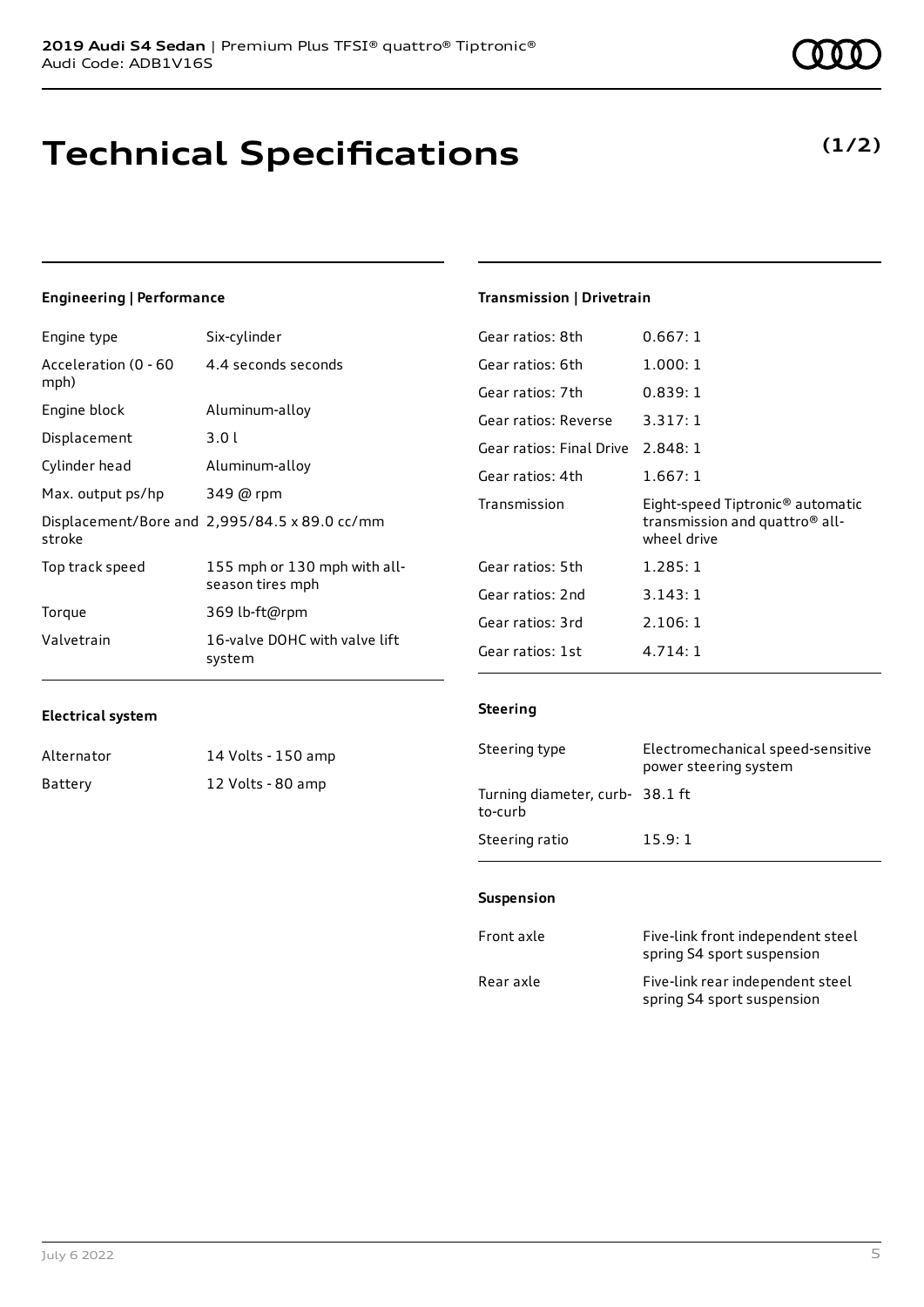#### **Brakes**

| <b>Front brakes</b>  | 13.8 (ventilated disc) in                                                                                        |
|----------------------|------------------------------------------------------------------------------------------------------------------|
| Rear brakes          | 13.0 (ventilated disc) in                                                                                        |
|                      |                                                                                                                  |
| <b>Body</b>          |                                                                                                                  |
| Material             | Lightweight construction<br>technology - multi-material body<br>construction (steel and aluminum<br>composition) |
| Corrosion protection | Multistep anti-corrosion protection                                                                              |
|                      |                                                                                                                  |

#### **Warranty | Maintenance**

| Warranty    | 4-year/50,000 mile Audi New<br>Vehicle Limited Warranty                                   |
|-------------|-------------------------------------------------------------------------------------------|
| Maintenance | 12-month/10,000 mile (whichever<br>occurs first) NO CHARGE first<br>scheduled maintenance |

#### **Exterior Measurements**

| Height                           | 55.3 in   |
|----------------------------------|-----------|
| Overall width without<br>mirrors | 72.5 in   |
| Length                           | 186.8 in  |
| Wheelbase                        | 111.2 in  |
| Drag coefficient                 | $0.29$ Cw |
| Overall width with<br>mirrors    | 79.6 in   |
| Track rear                       | 60.9 in   |
| Track front                      | 61.6 in   |
| Curb weight                      | 3,858 lb  |

**Technical Specifications**

#### **Interior measurements**

| 5                     |
|-----------------------|
| 54.5 in               |
| 38.9 in               |
| 35.7 in               |
| 55.9 in               |
| 37.4 in               |
| 41.3 in               |
| $13.0/-$ cu ft, cu ft |
|                       |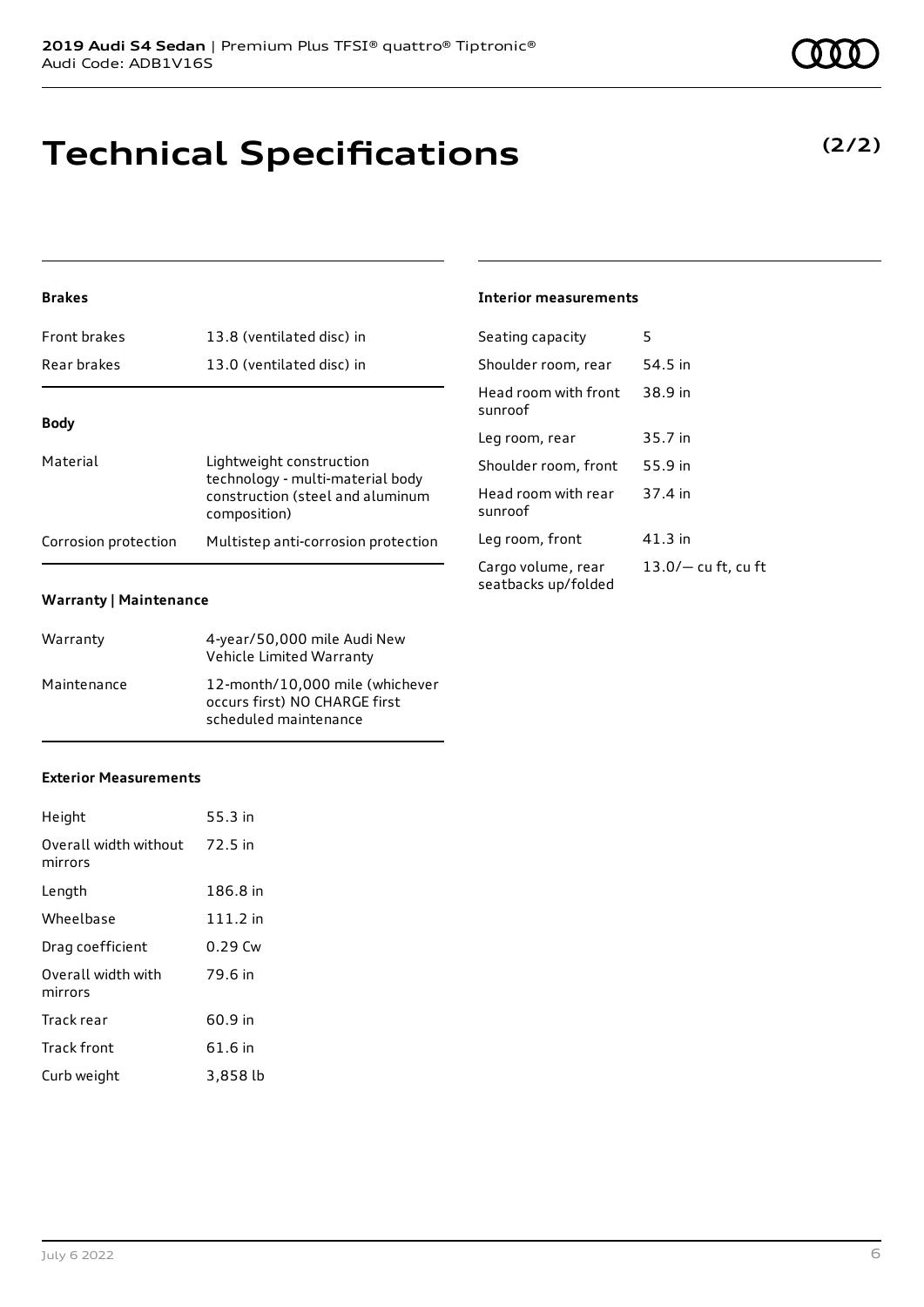### **Consumption- and emission**

**Consumption by NEDC**

combined 24 mpg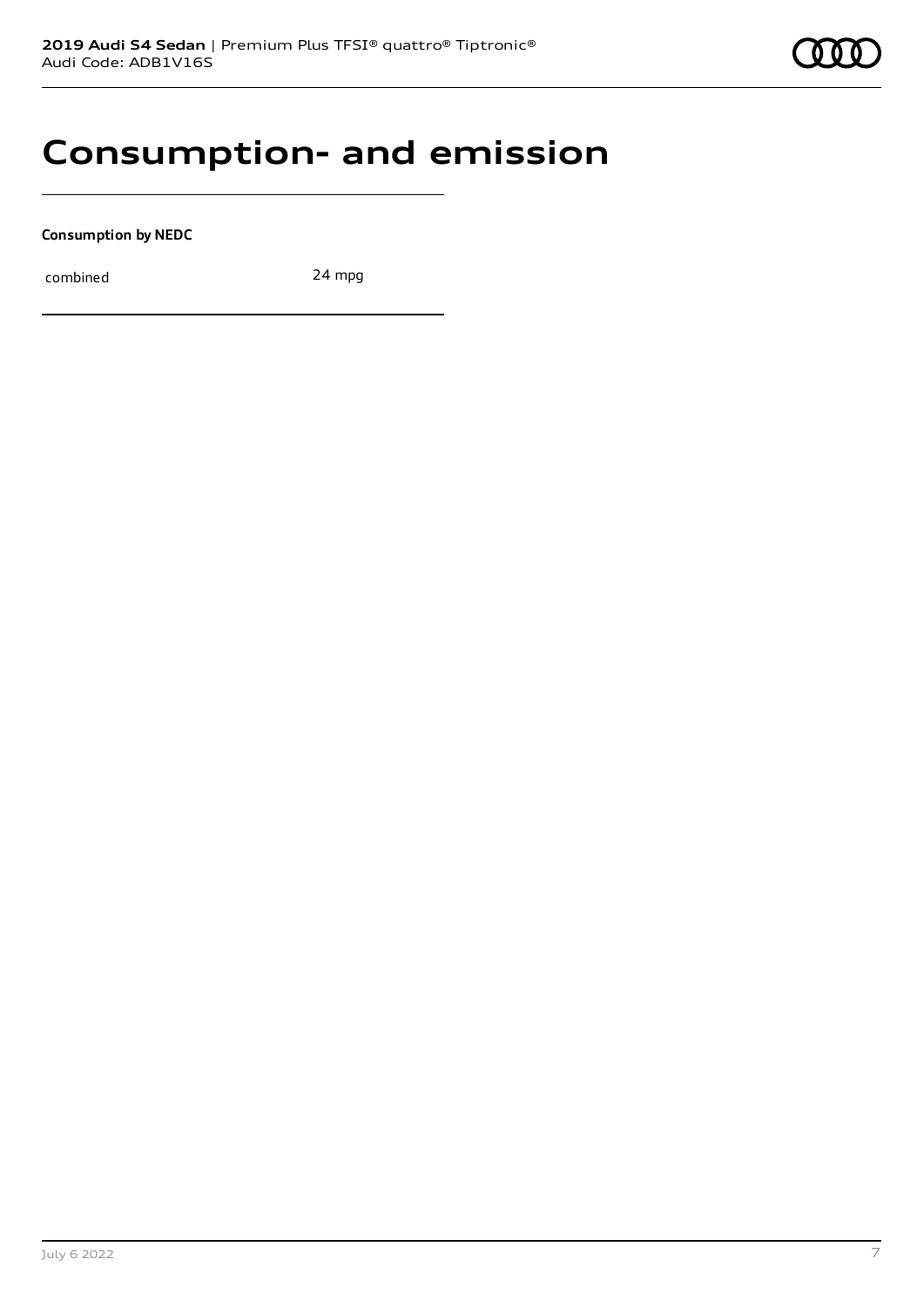# **Contact**

Dealer **Audi Melbourne**

2260 Coastal Ln 32904 West Melbourne FL

Phone: +13213065725 FAX: 3219561400

www: [https://www.melbourneaudi.com](https://www.melbourneaudi.com/)